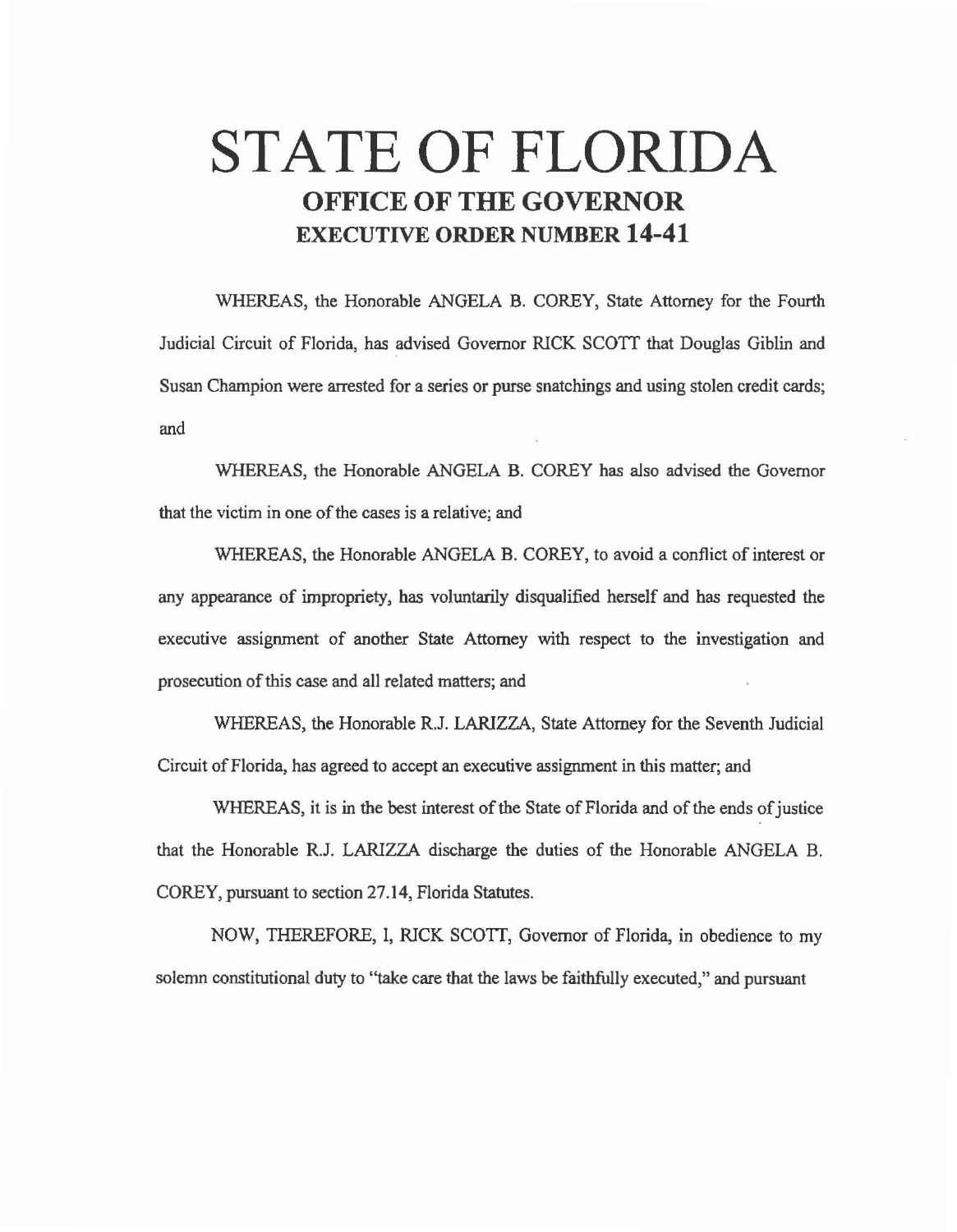to the Constitution and laws of the State of Florida, issue the following Executive Order, effective immediately:

## Section 1.

The Honorable R.J. LARIZZA, State Attorney for the Seventh Judicial Circuit of Florida, referred to as the ''Assigned State Attorney," is assigned to discharge the duties of the Honorable ANGELA B. COREY, State Attorney for the Fourth Judicial Circuit of Florida, as they relate to the investigation, prosecution and all matters related to Douglas Giblin and Susan Champion.

## Section 2.

The Assigned State Attorney or one or more Assistant State Attorneys and Investigators, who have been designated by the Assigned State Attorney, shall proceed immediately to the Fourth Judicial Circuit of Florida, and are vested with the authority to perform the duties prescribed herein.

#### Section 3.

All residents of the Fourth Judicial Circuit are requested, and all public officials are directed, to cooperate and render whatever assistance is necessary to the Assigned State Attorney, so that justice may be served.

### Section 4.

The period of this Executive Assignment shall be for one (1) year, to and including February 10,2015.